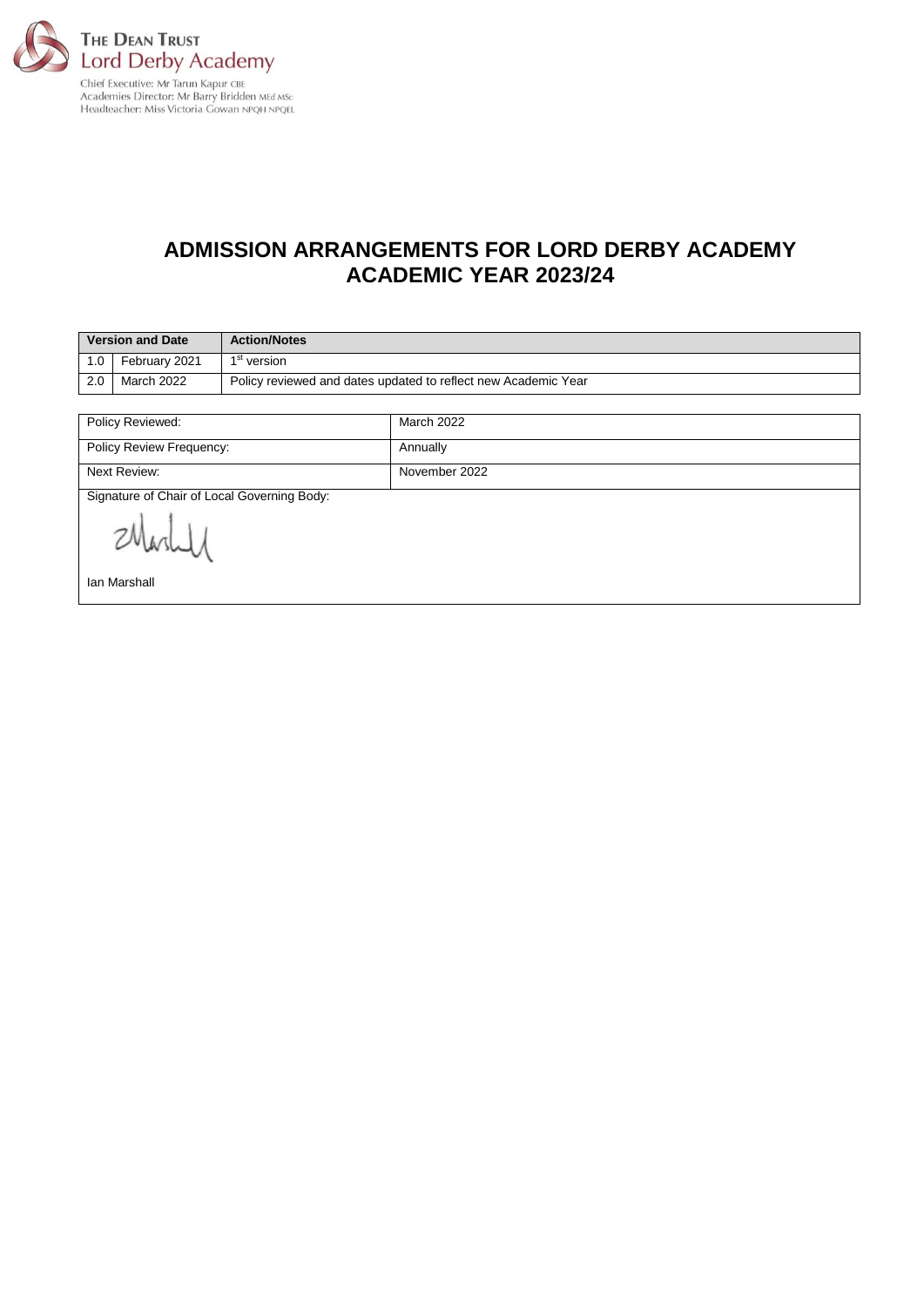

## **Admission Arrangements**

- The Dean Trust is the Admissions Authority for Lord Derby Academy
- Lord Derby Academy is responsible for its own Admissions Policy although the coordination of admissions arrangements into Year 7 is undertaken by Knowsley Local Authority
- Parents seeking a place for their child in Year 7 in September 2023 must include Lord Derby Academy as one of the ranked order of preference choices on their Local Authority's Common Application Form
- The number of Lord Derby Academy places available for admission into Year 7 in September 2023 is 220. Parents will be notified of places offered by the Local Authority on Wednesday 1 March 2023
- Offers of a place at Lord Derby Academy are made without reference to ability or aptitude
- Where the Education Health and Care Plan (EHCP) of a child names Lord Derby Academy, they will normally be admitted and the number of available places will reduce accordingly

#### **Over Subscription Criteria**

Where the number of applicants for admission exceeds the number of places available, the following criteria will be applied, in the order set out below, to determine how places are awarded:

- 1. Looked after children and previously looked after children as defined by the School Admissions Code 2021
- 2. Children with a sibling already attending Lord Derby Academy and who will still be attending at the time of admission. (See note a)
- 3. Children who attend one of The Dean Trust Knowsley Primary Schools. (See note b)
- 4. Children of staff who have been employed at Lord Derby Academy for two years at the time of application, or have been recruited to fill a post for which there is a demonstrable skills shortage.
- 5. Children who attend one of the named Knowsley Partner Primary Schools as set out in the Knowsley Local Authority Admissions Guidance 2023-24.
- 6. Distance from the child's home to school measured in a straight line. Those living nearest the school have priority. (See note c)

#### **Notes**

a) The sibling must be on the school roll at the time of application/allocation and expected to still be on roll at the time of admission. 'Sibling' includes half and step brothers and sisters as well as fostered and adopted children who are considered as being part of the same family unit on the basis of a care or residency arrangement. In all cases, the 'sibling' must be considered as being resident at the same address on a full-time basis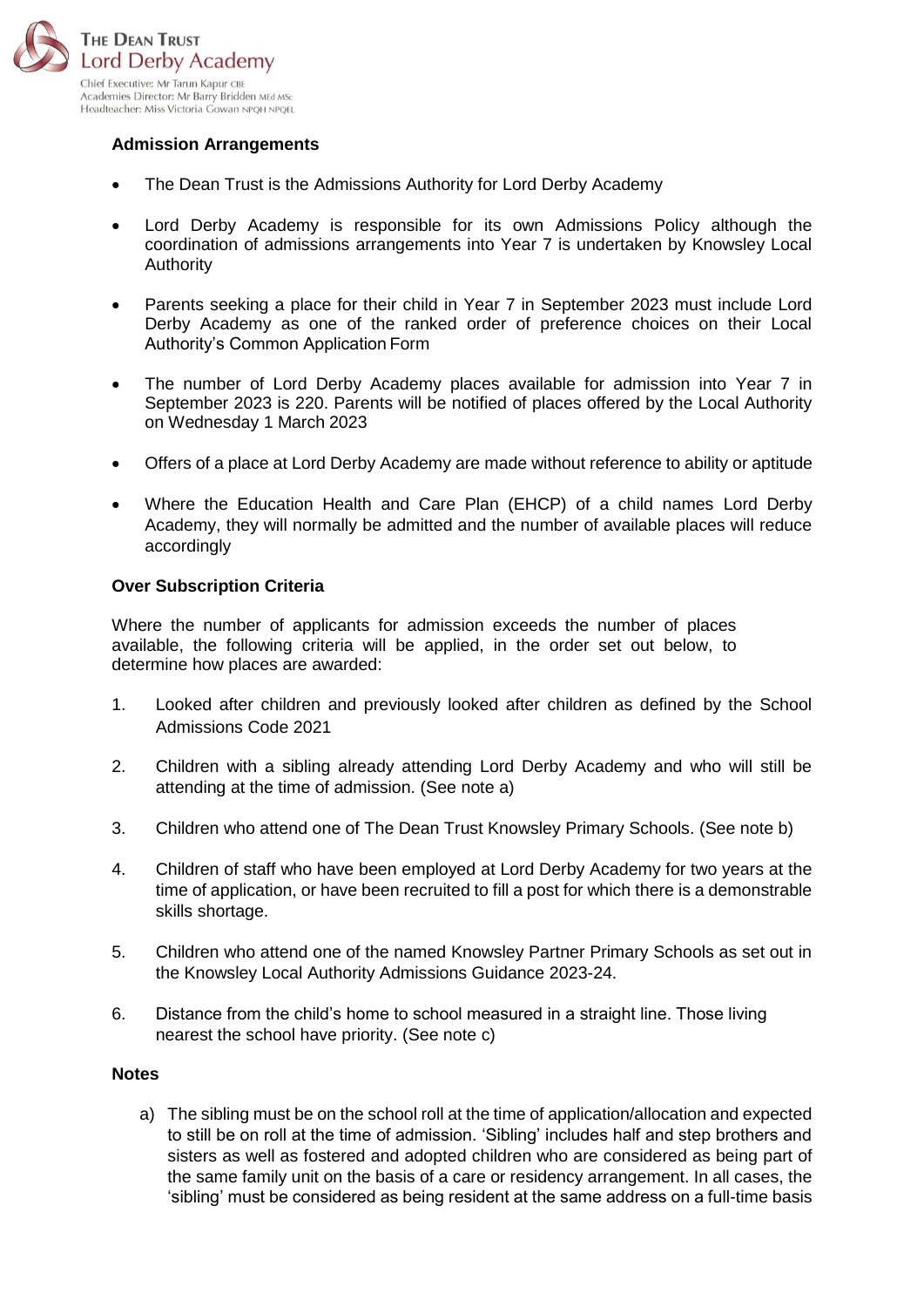

(the admissions authority reserves the right to request evidence to confirm residency).

- b) For the purpose of entry in academic year 2023/24, The Dean Trust Knowsley Primary Schools are; Blacklow Brow School (URN: 144355) and Park View Academy (URN: 142552)
- c) Proof of address may be required. Where there is split care and a child lives between two addresses, the address of the parent/carer in receipt of child benefit is normally taken, but the admission authority reserves the right to request other proofs as fit the individual circumstances. The address of another relative or childminder etc will not be accepted. The home to school measurement is a straight-line measurement ("as the crow flies") using a Geographical Information System (GIS) based on Local Land and Property Gazetteer (LLPG) data and the National Grid co-ordinates for the family home and the school.

## **Waiting Lists**

Unsuccessful applicants may ask to be placed on a waiting list and considered for any places that may arise in the future. These places will be awarded in accordance with the oversubscription criteria listed above. These waiting lists will be maintained to the end of the academic year 2023-24.

## **Tie-Break Arrangements**

If there are more applicants than places available within criterion 1, 2, 3, 4, or 5, criterion 6 will be used as a "tie-break". In rare cases where the geographic tie-break does not assist because more than one applicant lives at the same distance e.g. in a block of flats or the same distance in a different radial direction from school, random selection will be used to determine the allocation of places.

In the case of a tie-break situation occurring between applications made for siblings who are twins or of multiple births or siblings within the same family unit as described above, an additional place may be allocated.

Each random selection event only holds for the allocation of the currently available school place.

#### **Appeals**

Under the terms of the School Standards Framework Act 1998 you have the right to appeal to an Independent Appeal Panel against any decision made by Lord Derby Academy. Parents who wish to exercise this right must state their intention in writing to the school within 28 days of receipt of notification letter. The appeals timetable is published on the website of Lord Derby Academy by 28 February of each year

#### **Out of Age Group Applications**

Parents may seek a place for their child outside of their normal age group, for example, if the child is gifted and talented or has experienced problems such as ill health. If you wish to apply for a place outside of your child's normal age group you must contact Lord Derby Academy in writing for the attention of the Admissions Committee. You must set out the reasons why you are making such an application and enclose any evidence on which you seek to rely, for example information about the child's academic, social and emotional development; where relevant, their medical history and the views of a medical professional; whether they have previously been educated out of their normal age group; and whether they may naturally have fallen into a lower age group if it were not for being born prematurely.